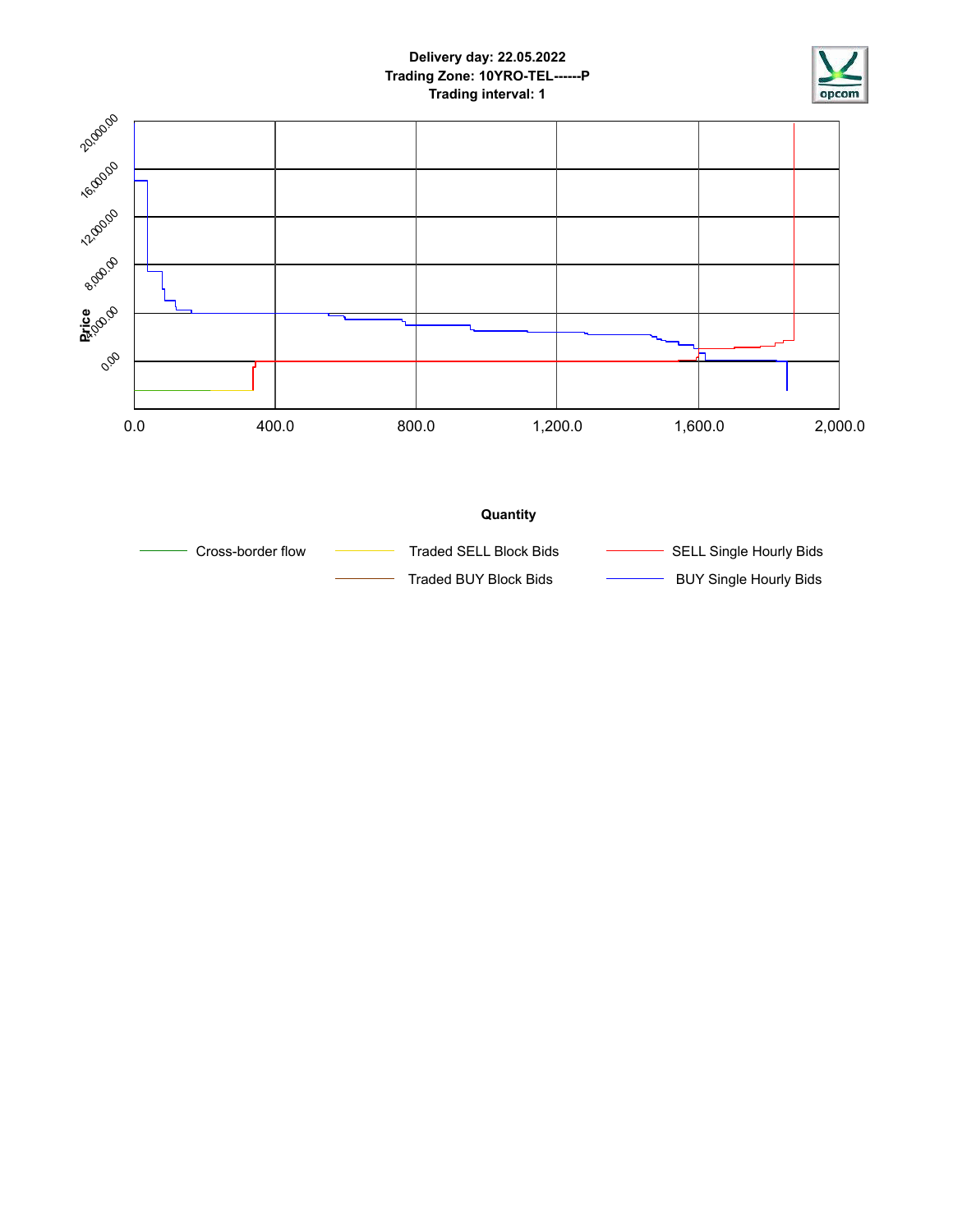

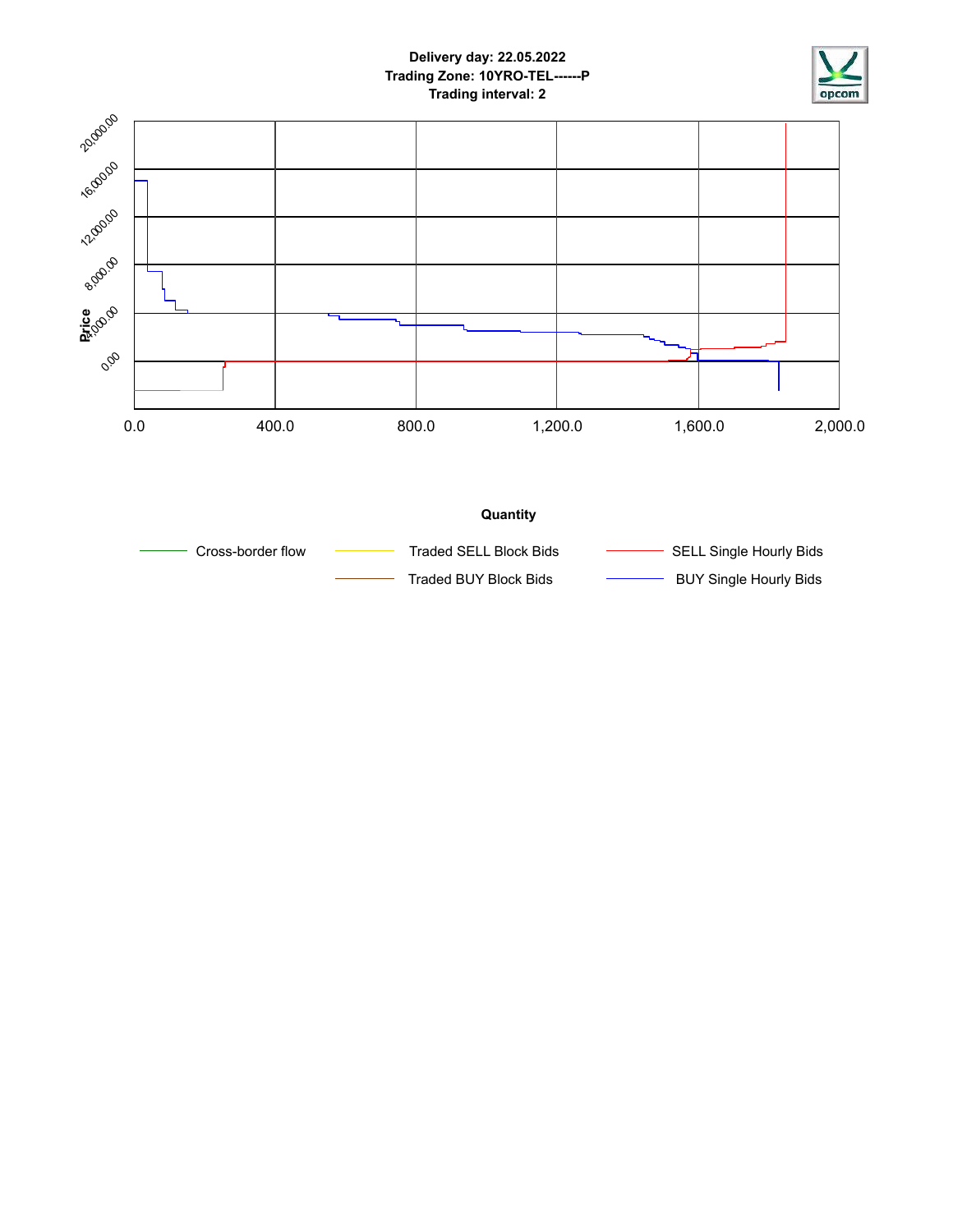

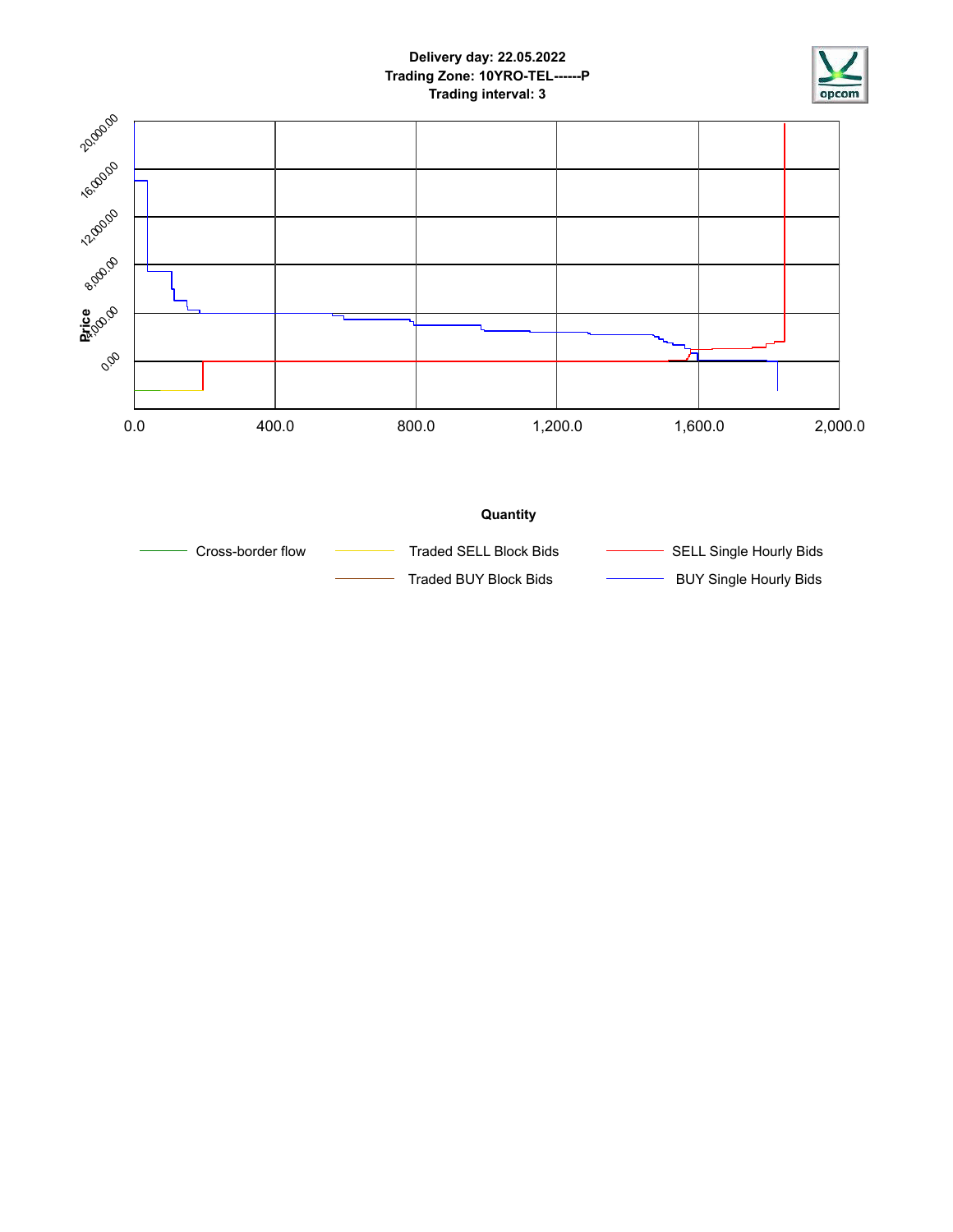

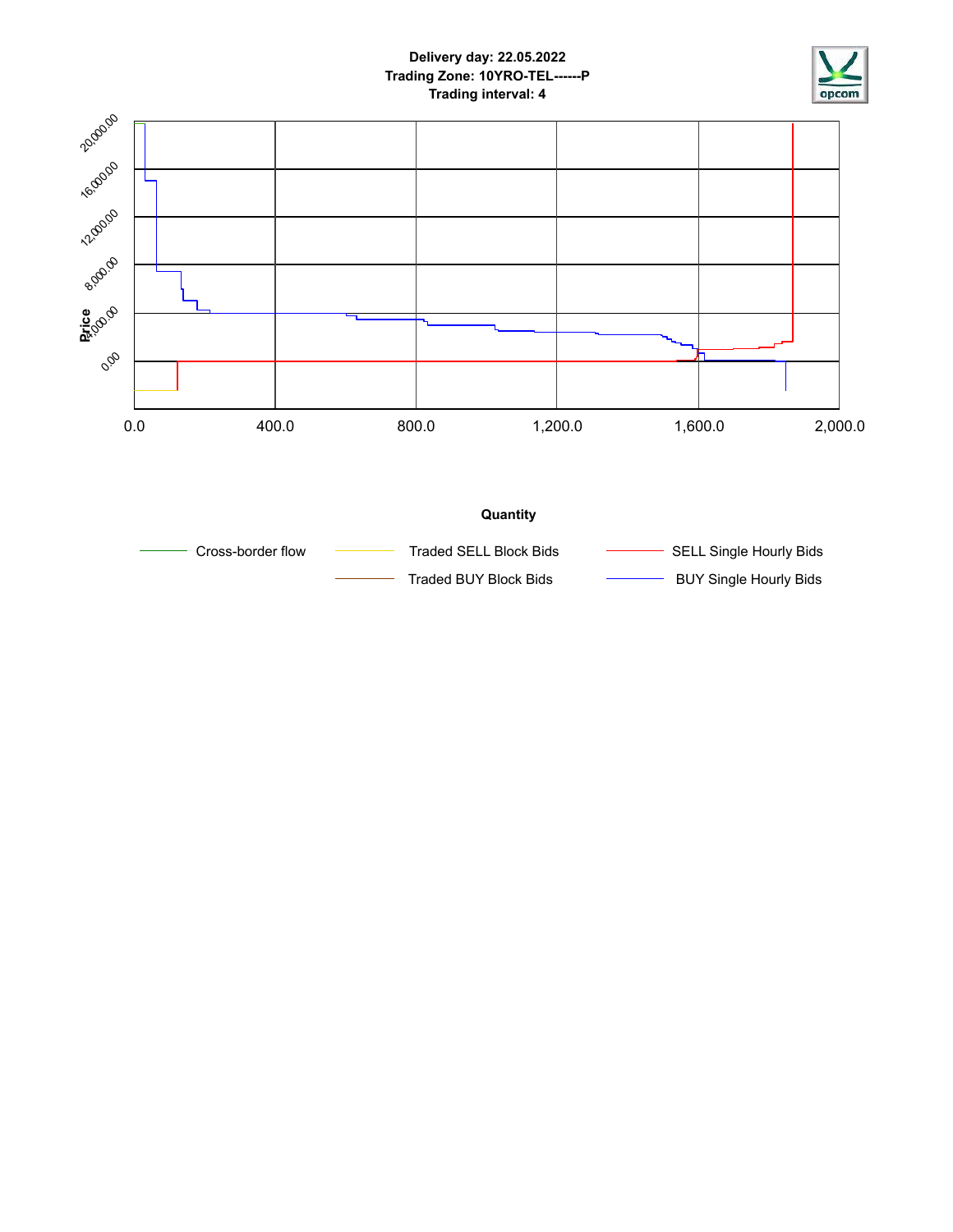

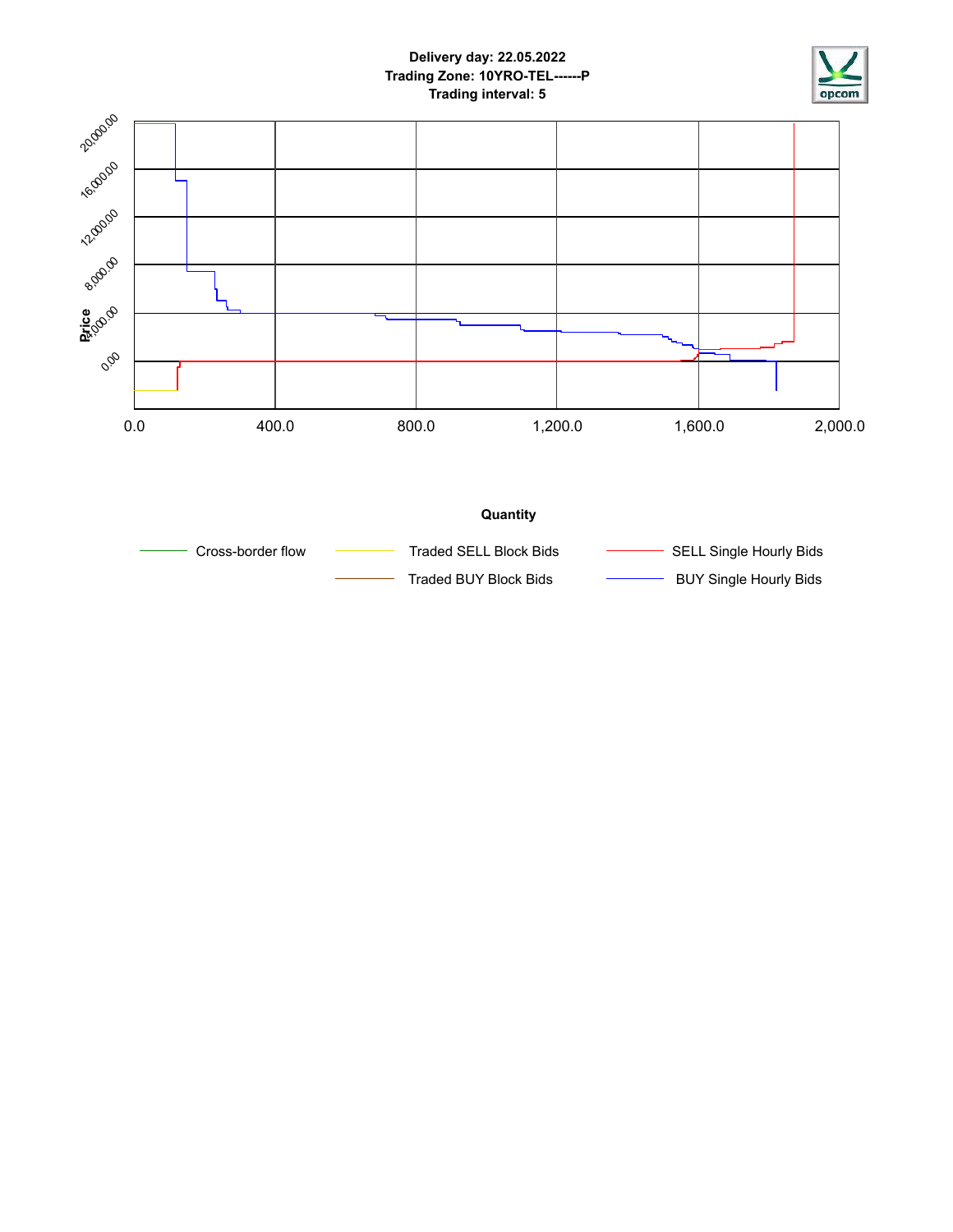

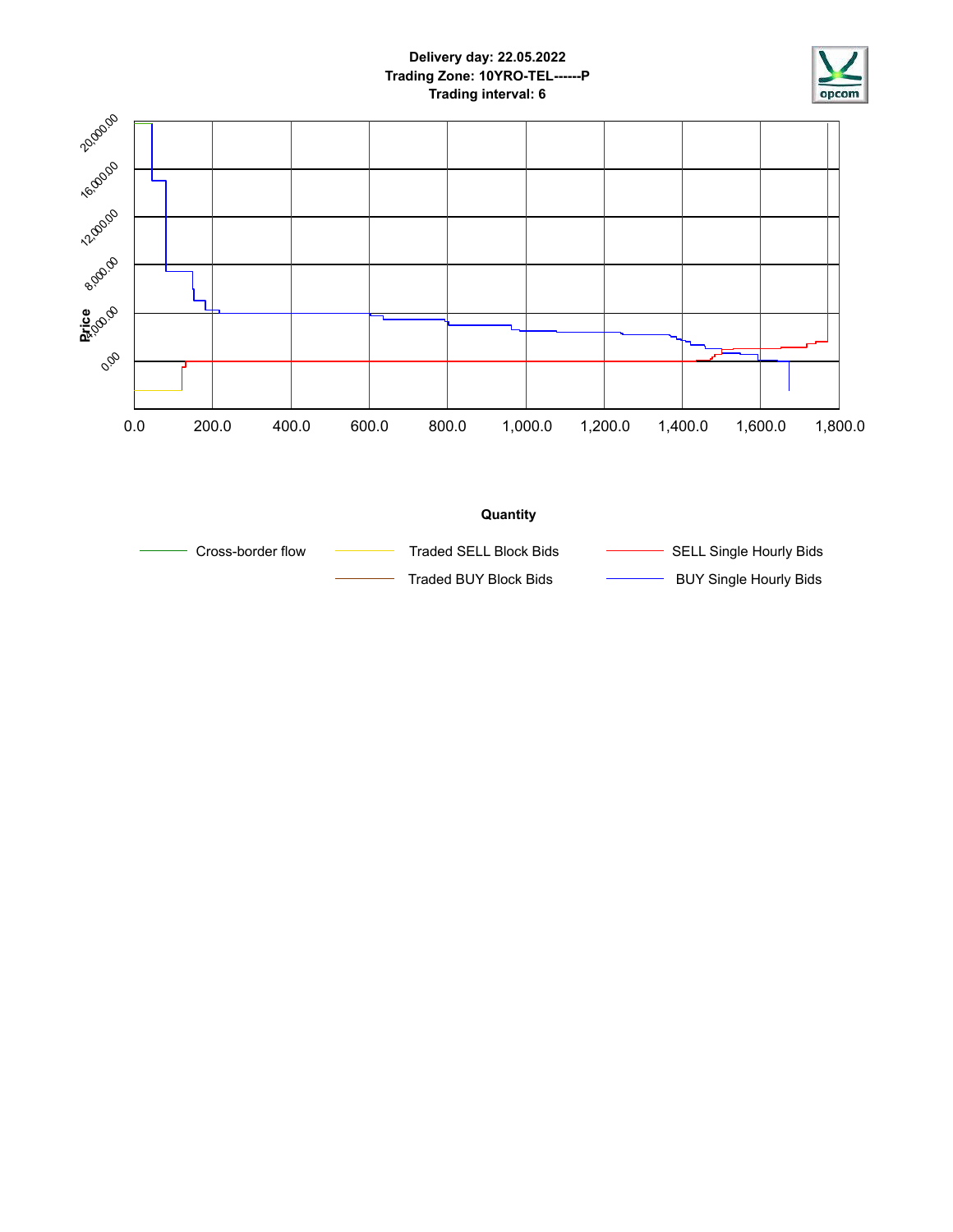

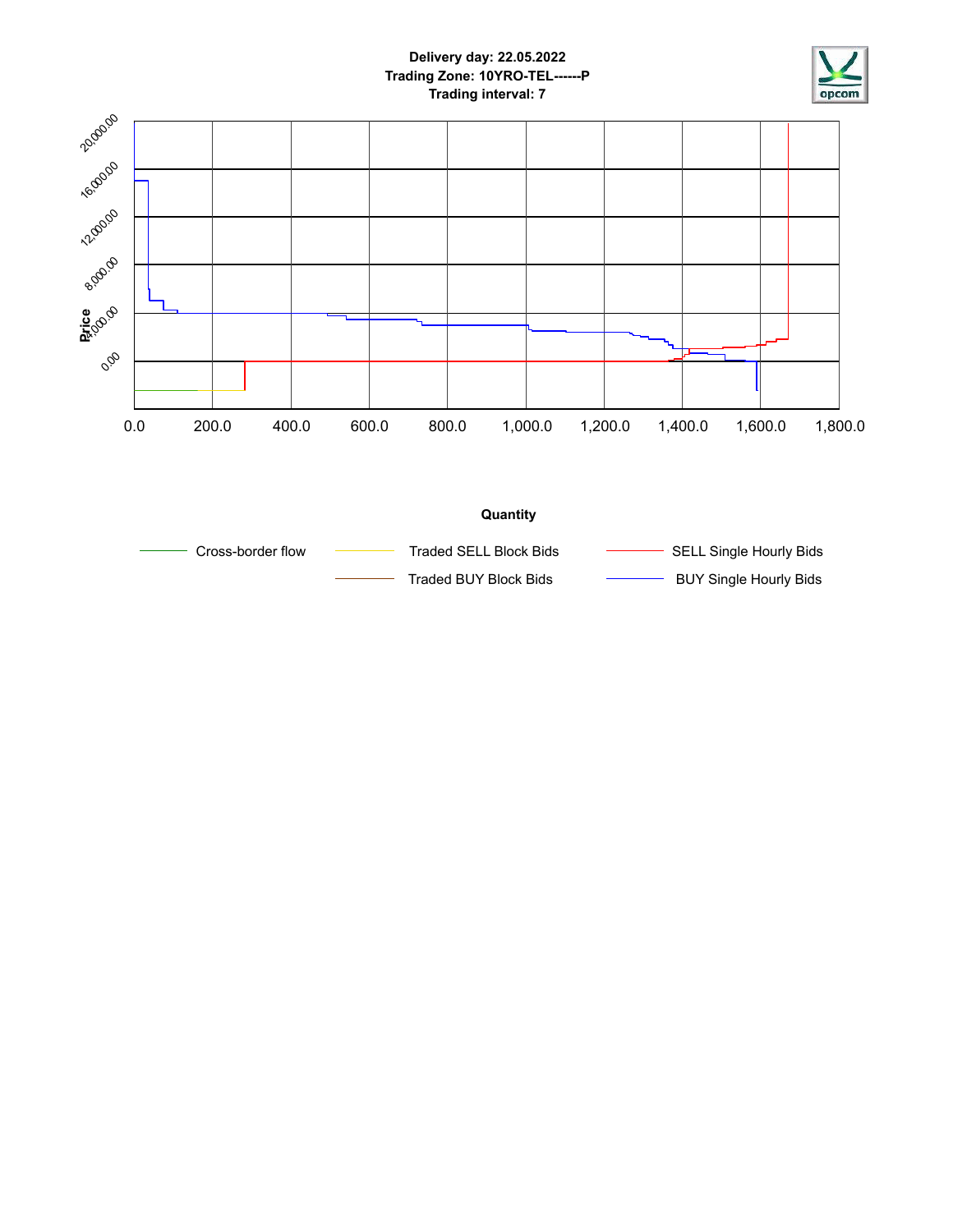

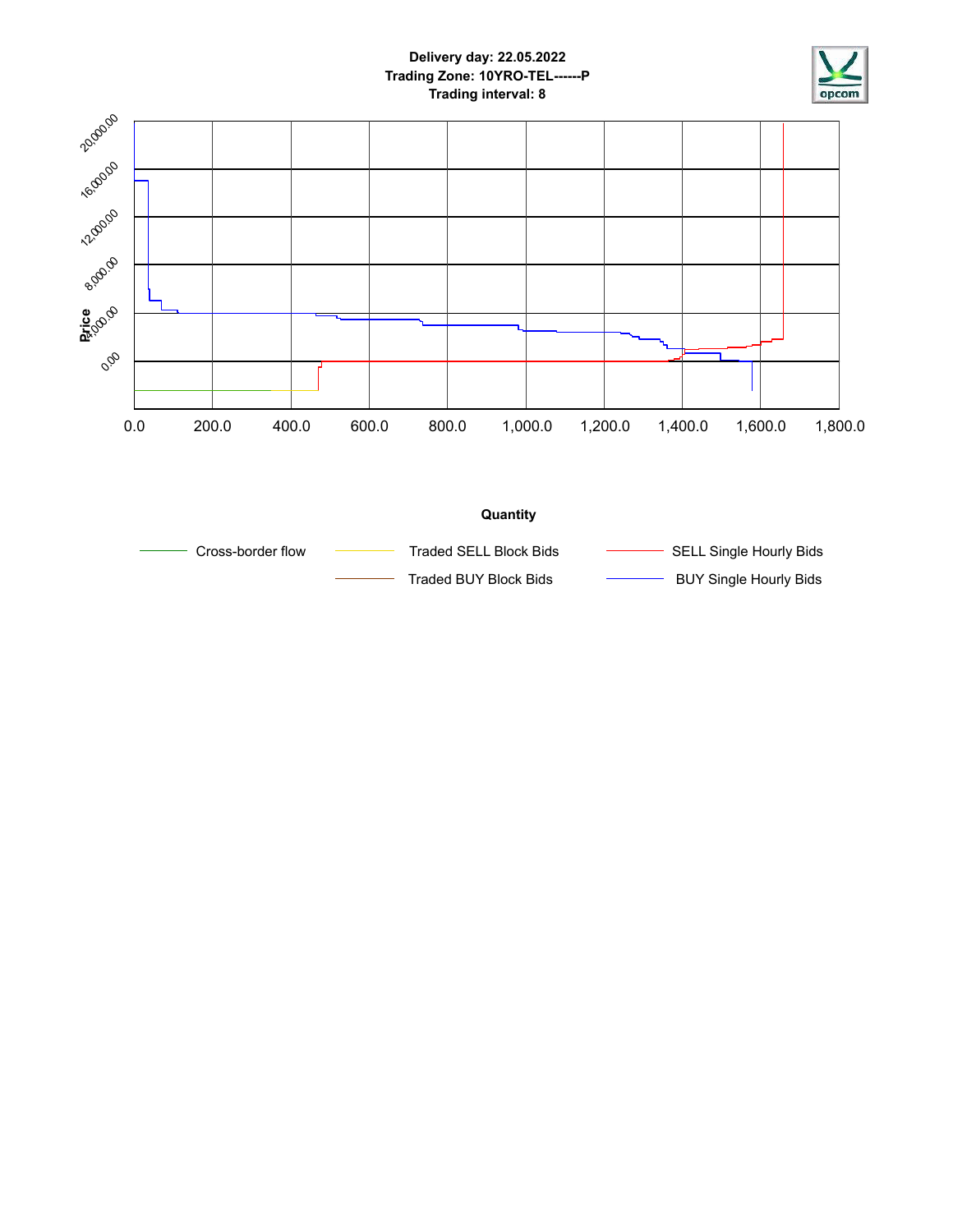

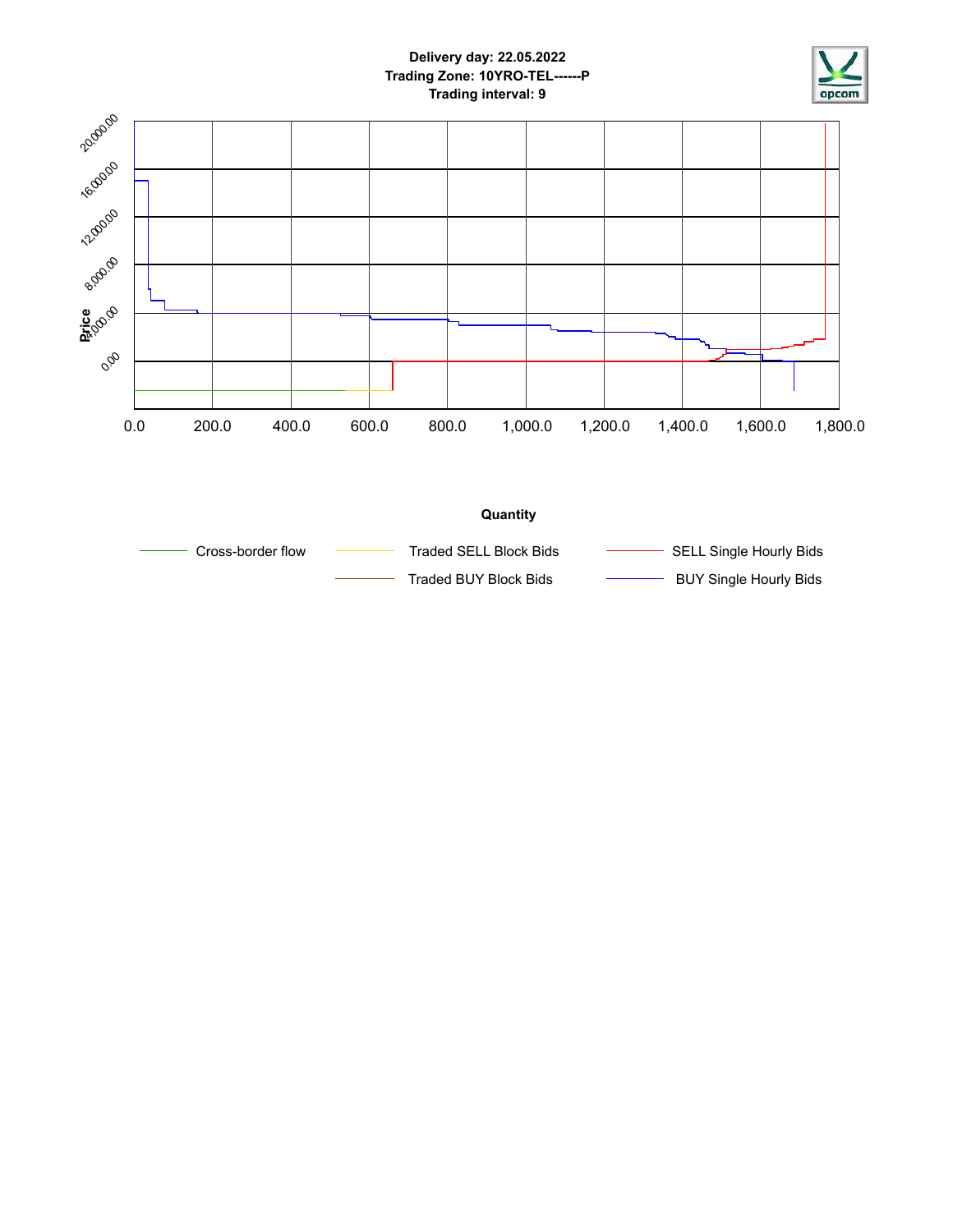

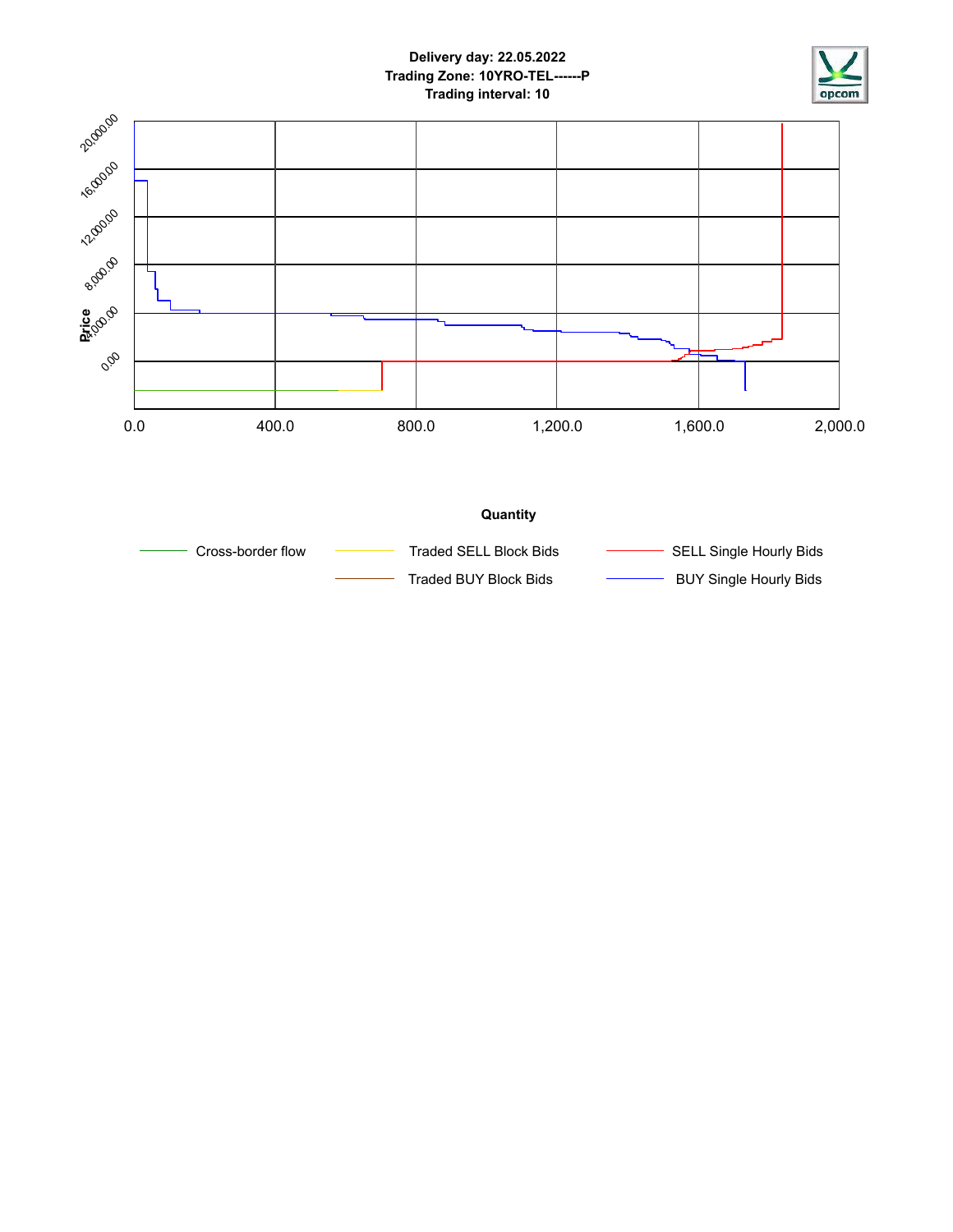

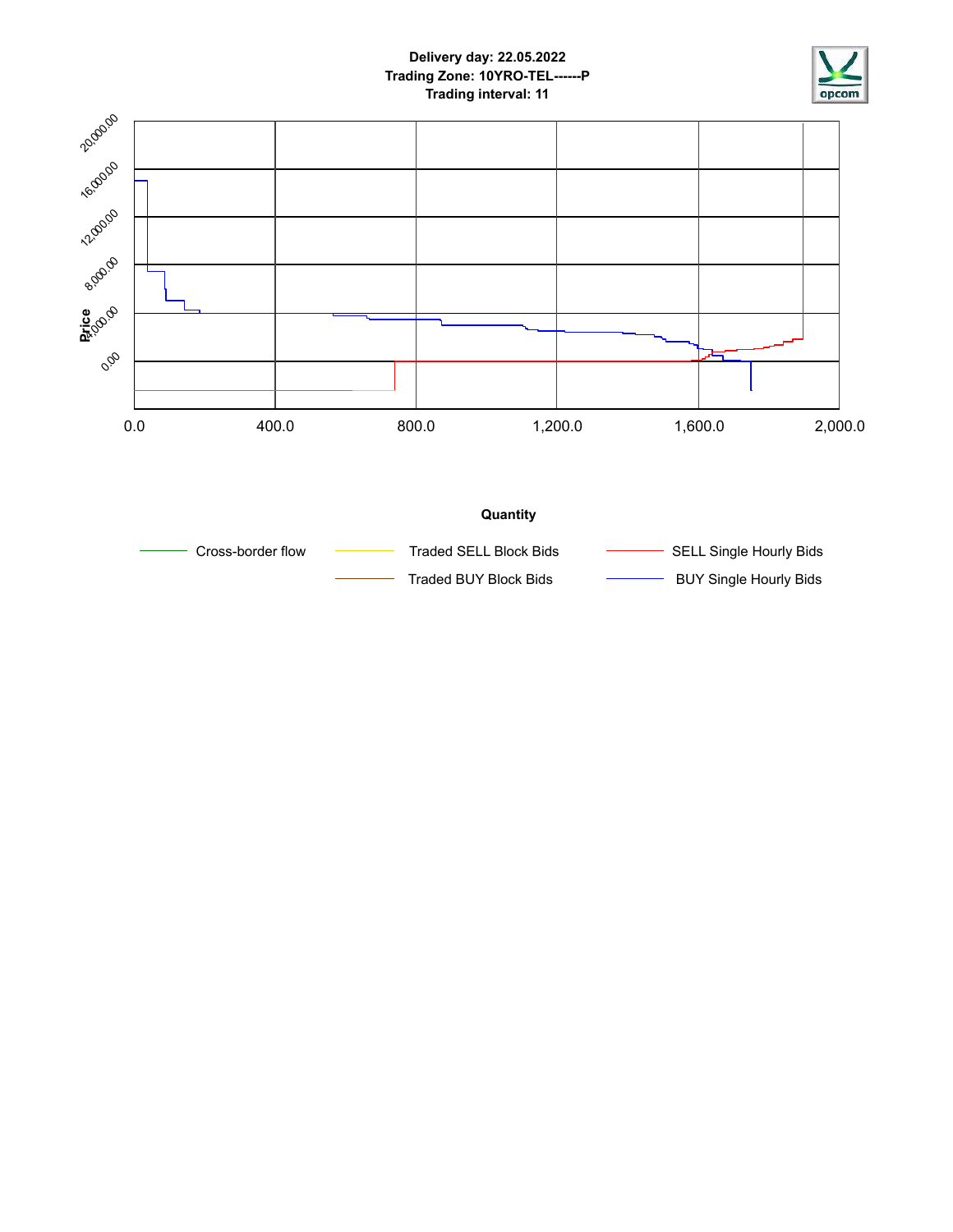

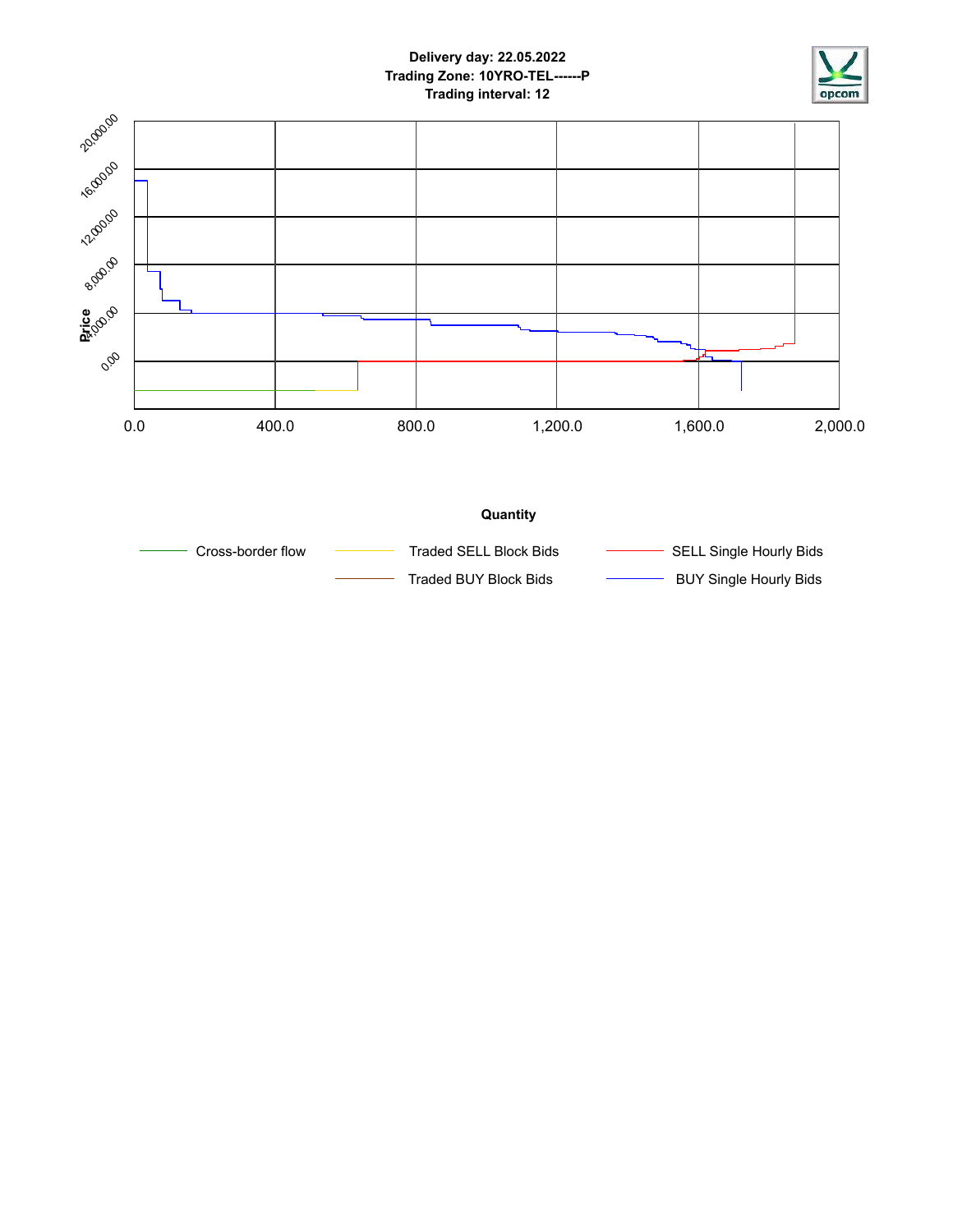

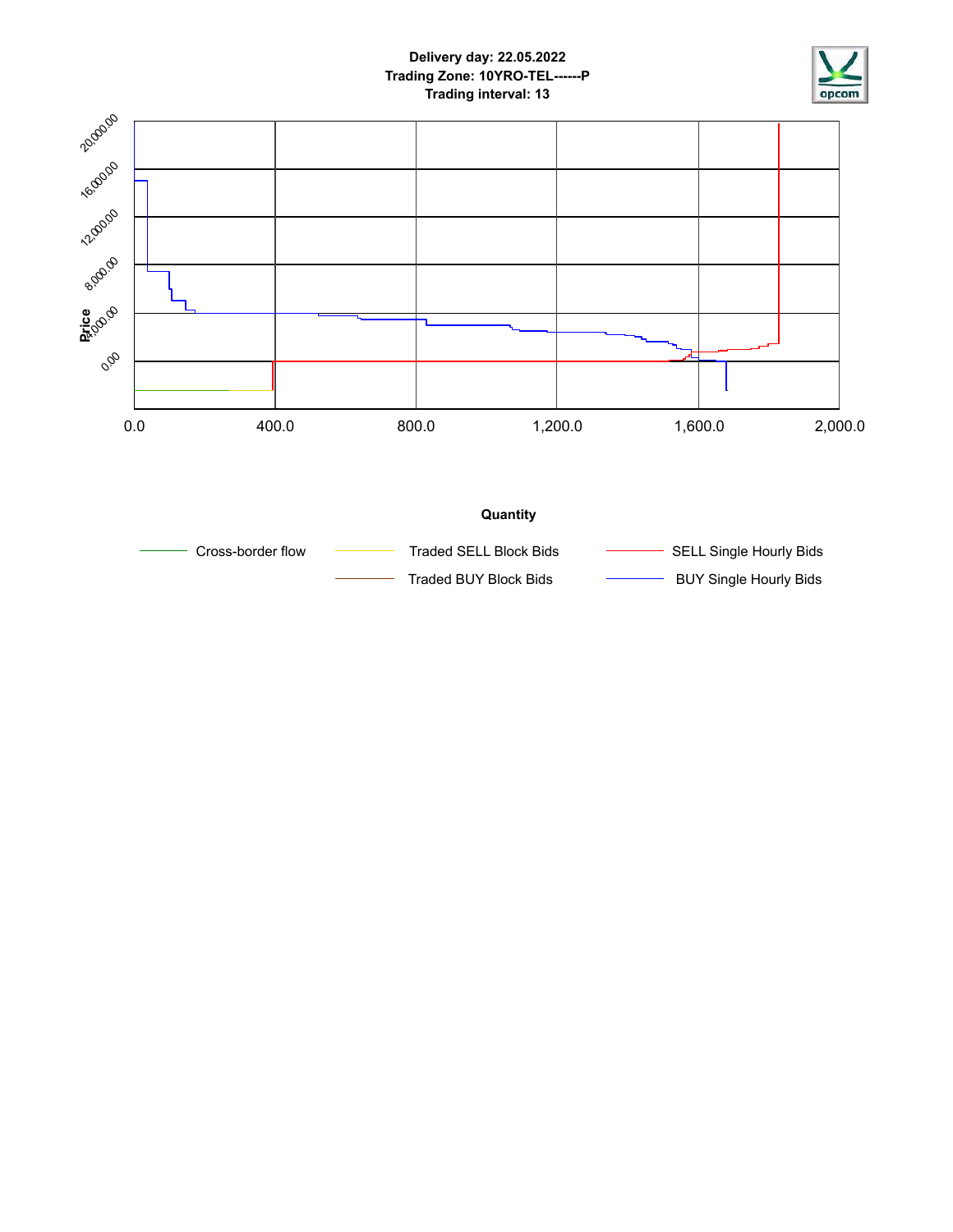

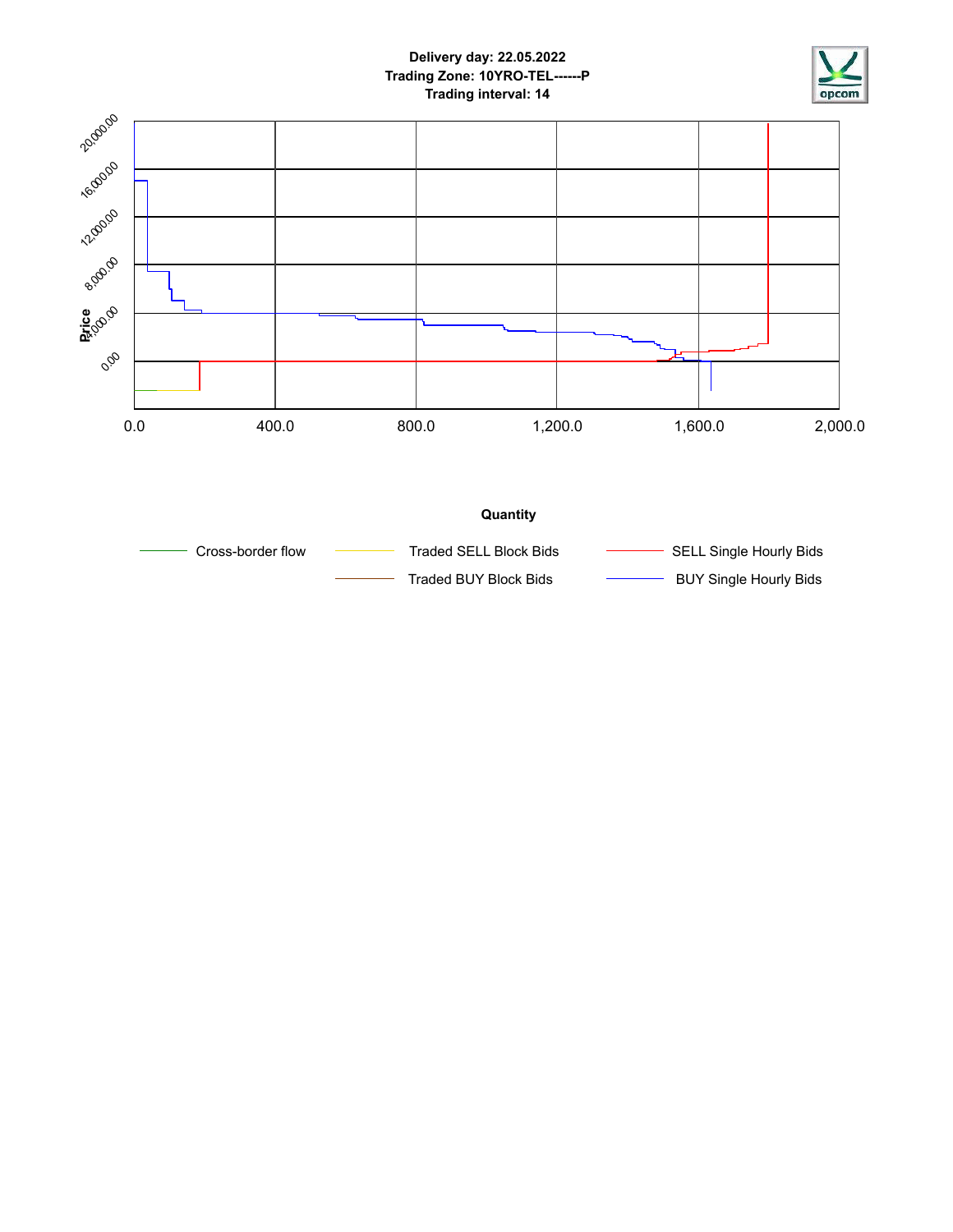

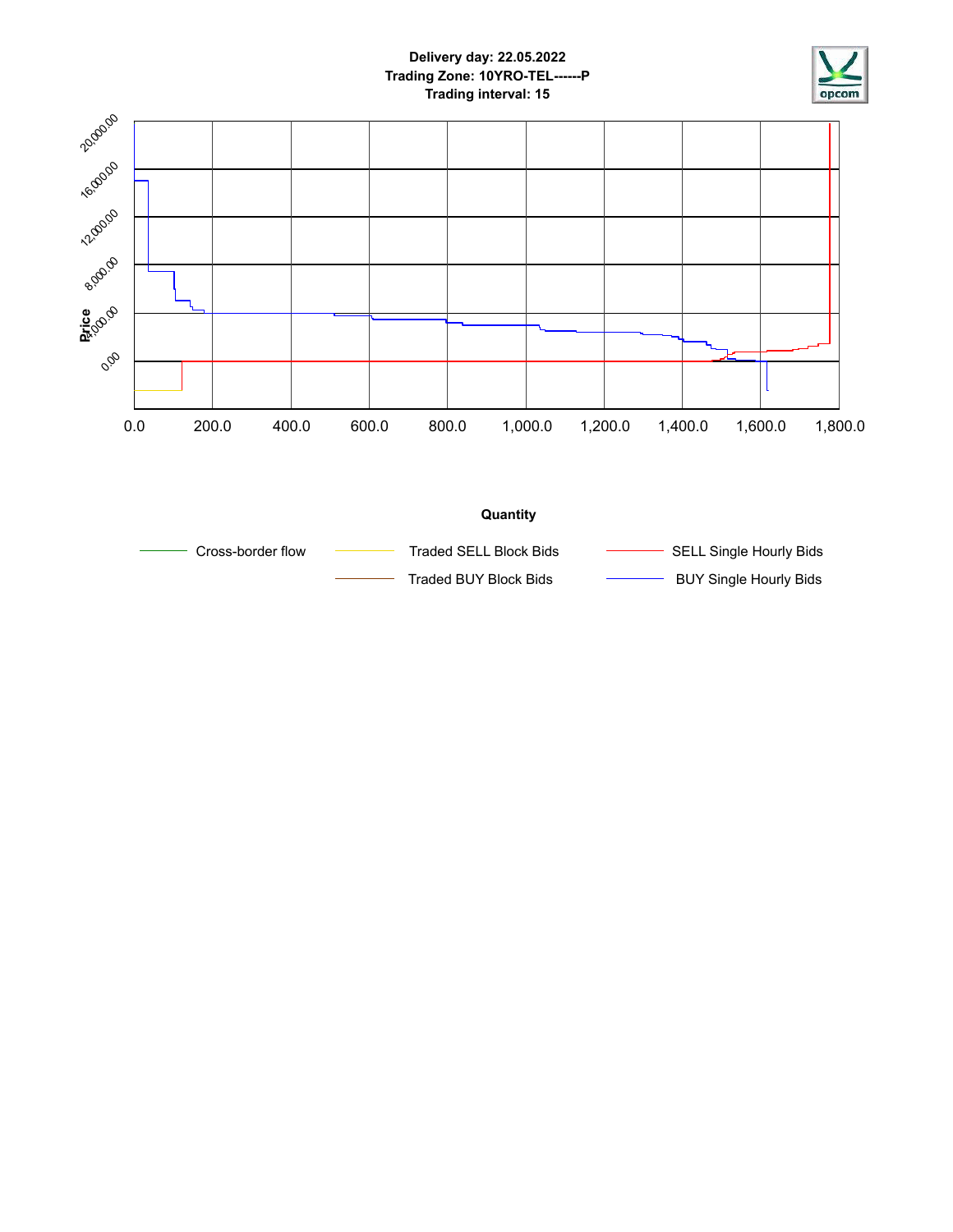

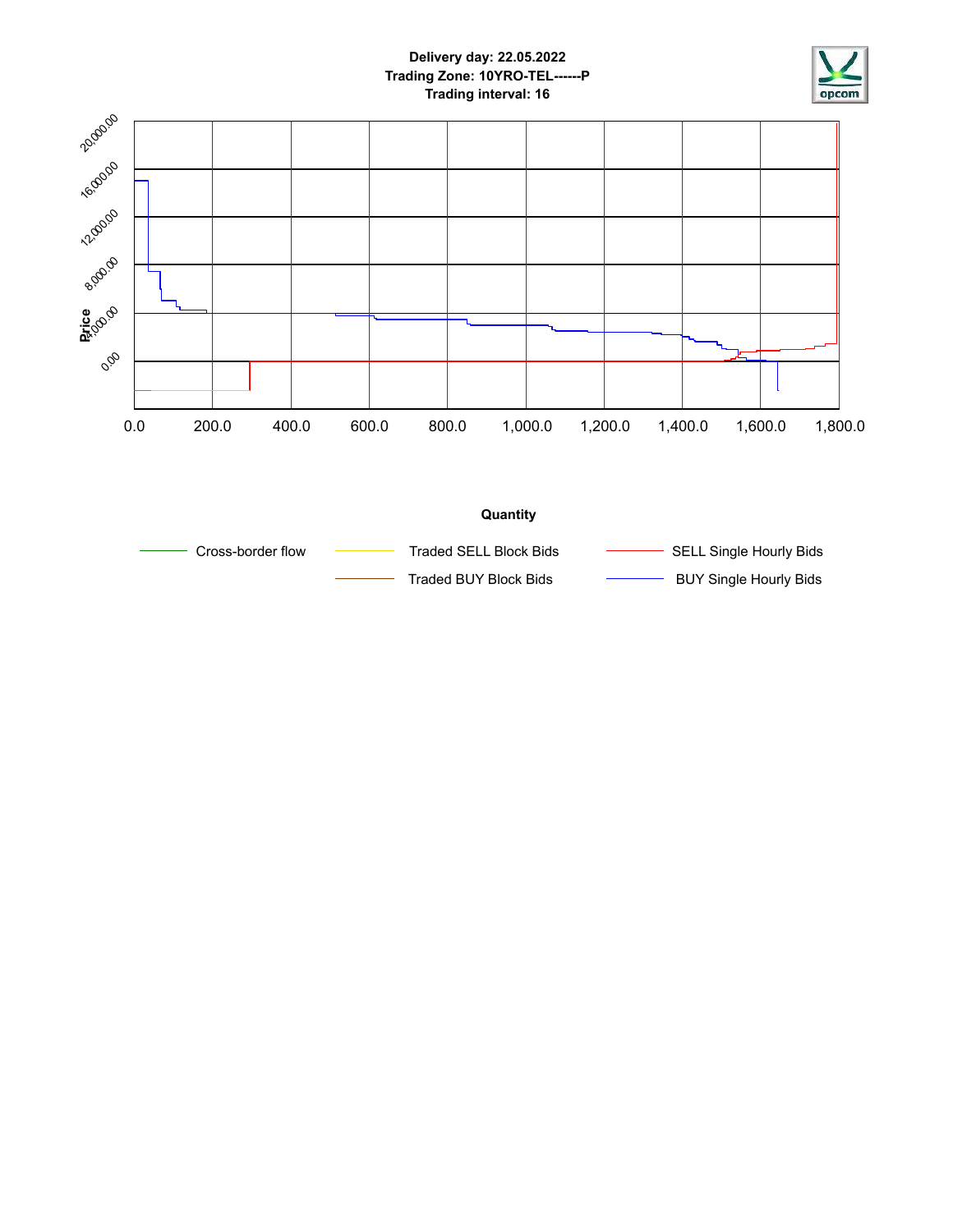

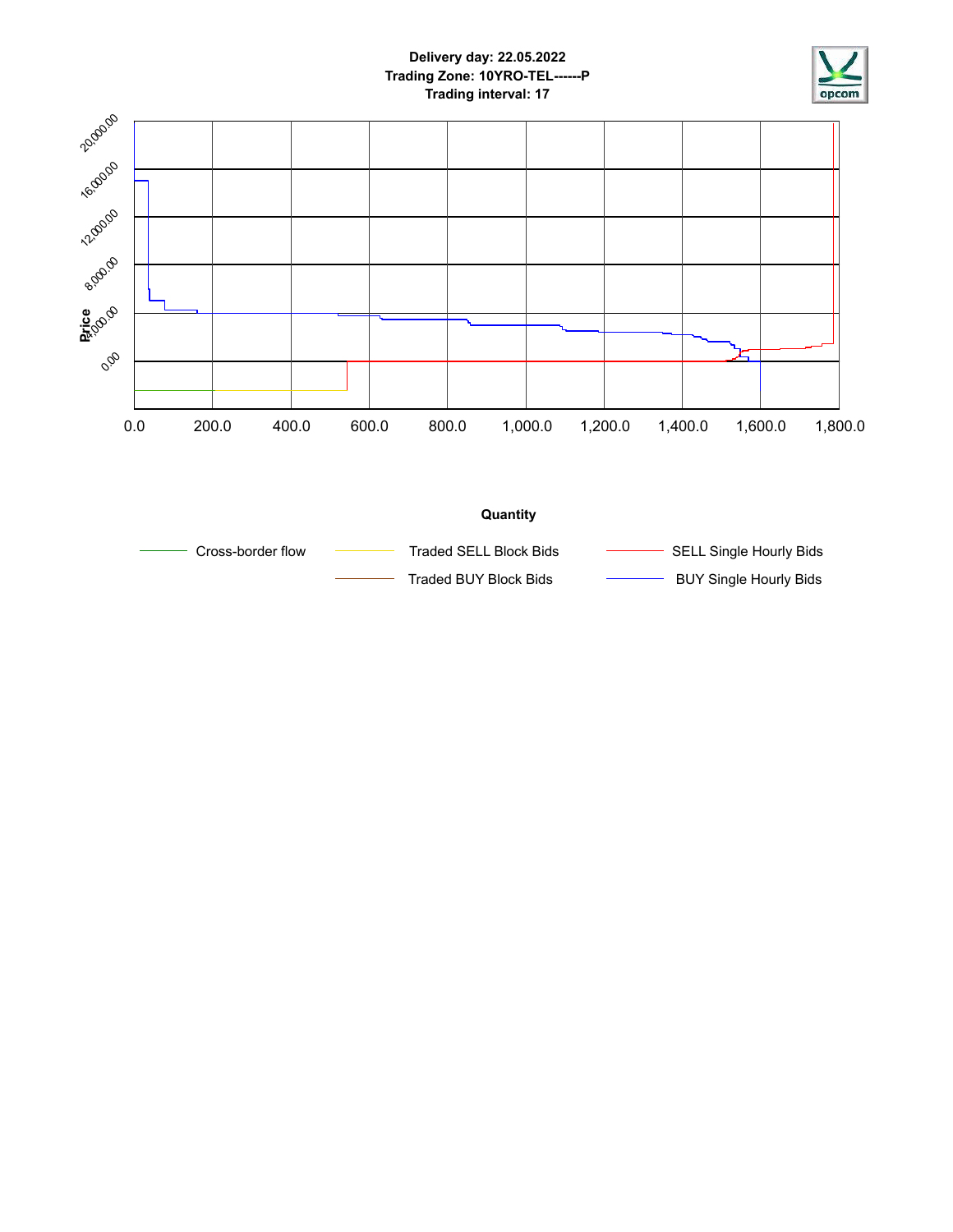

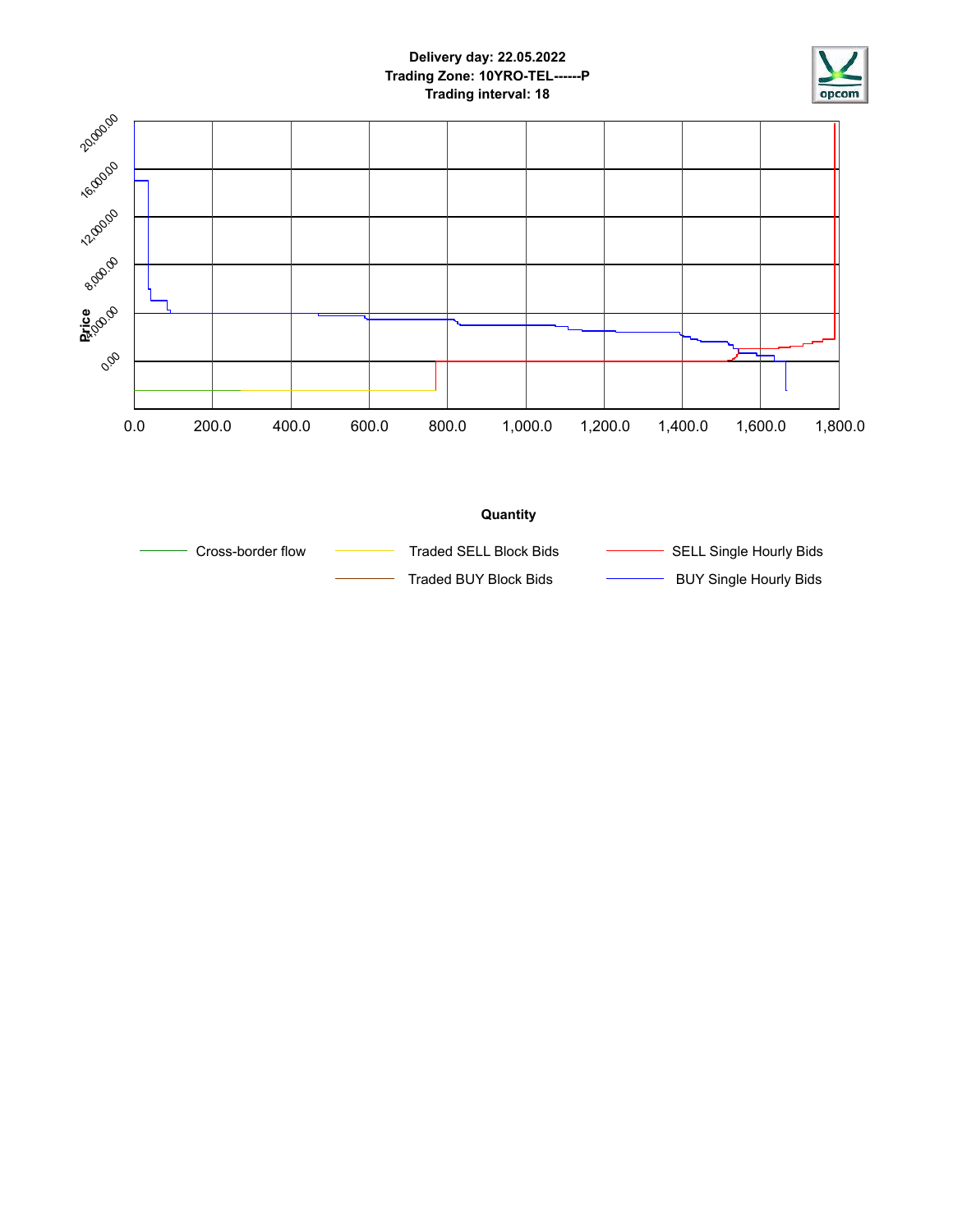

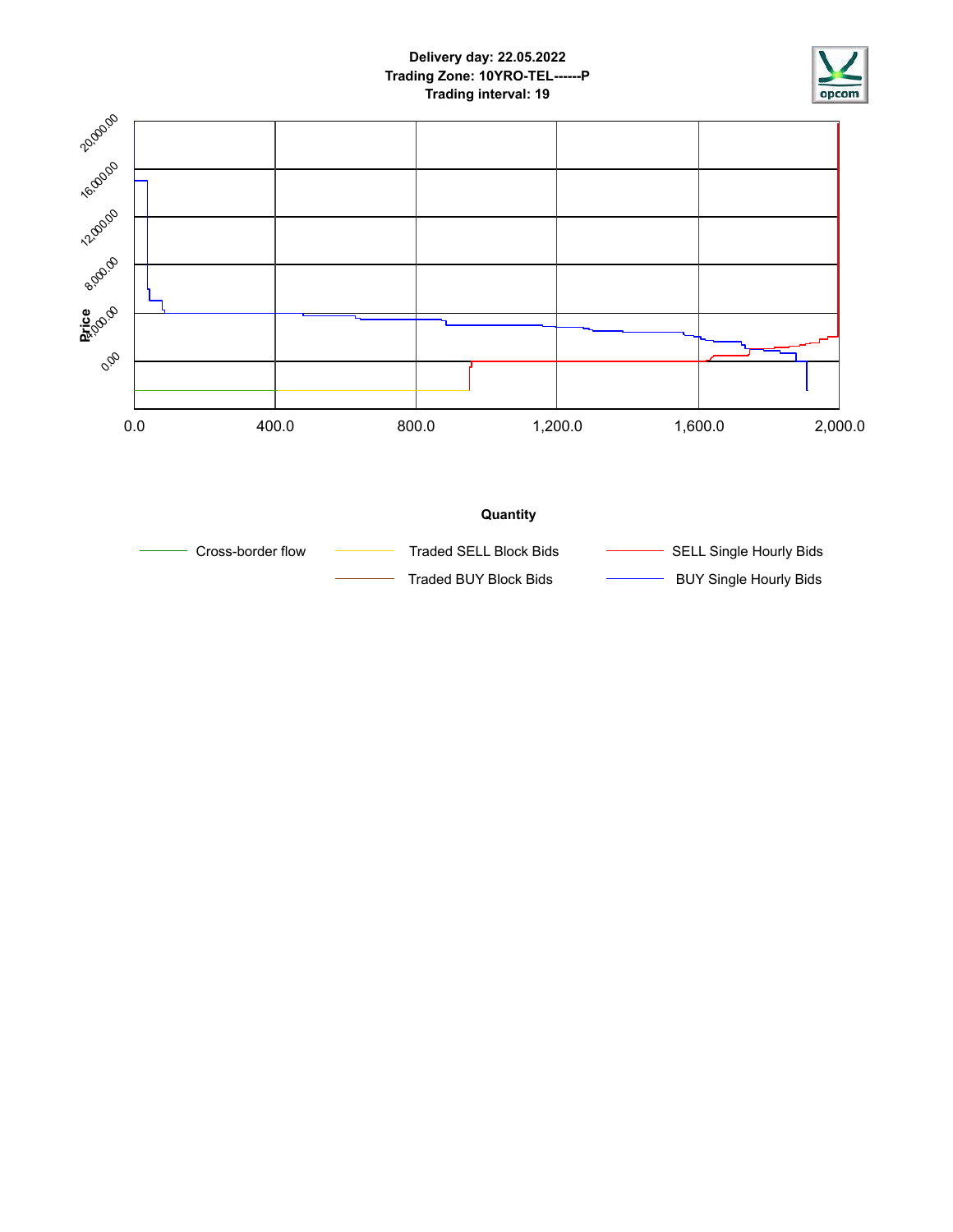



Traded BUY Block Bids **BUY Single Hourly Bids**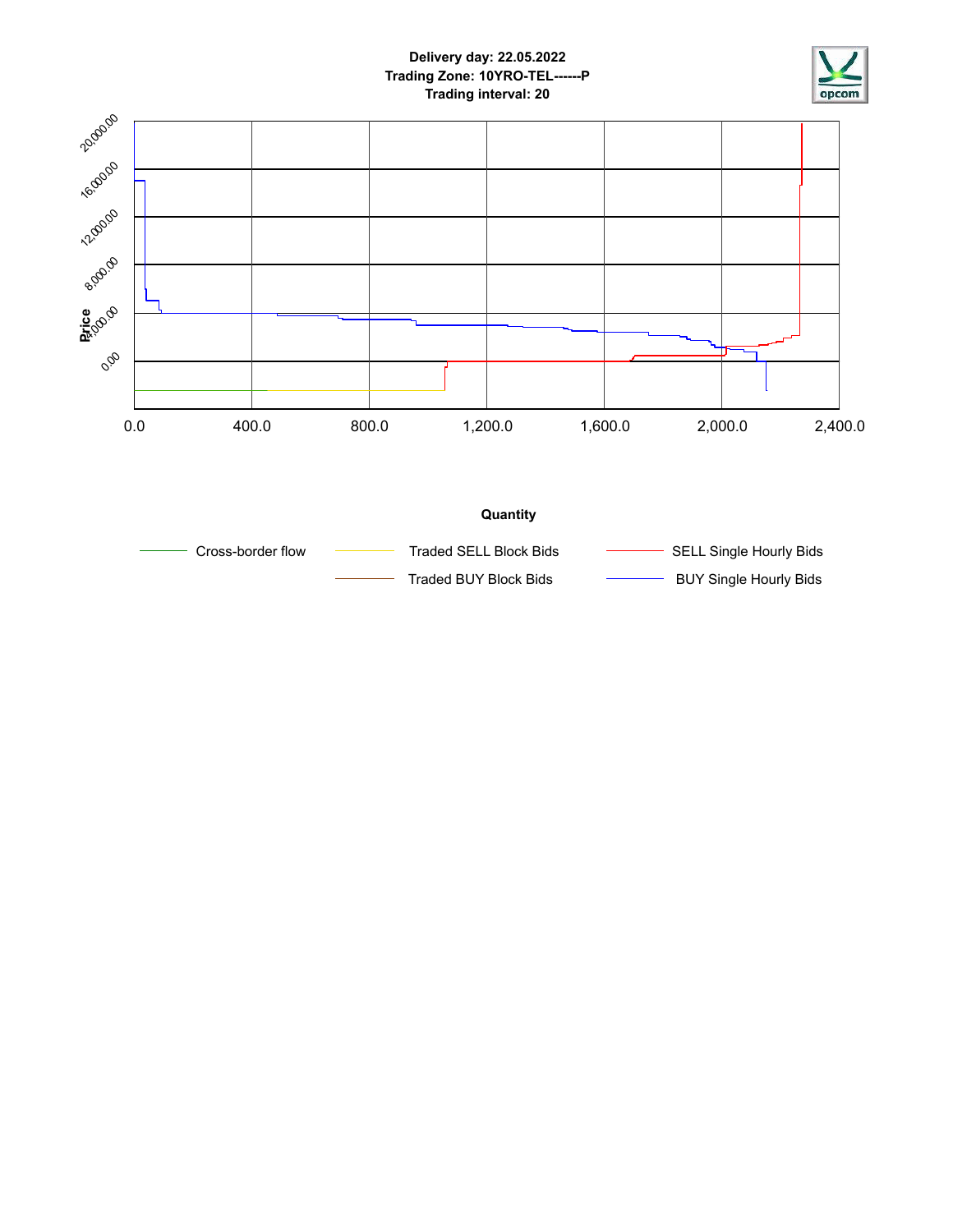

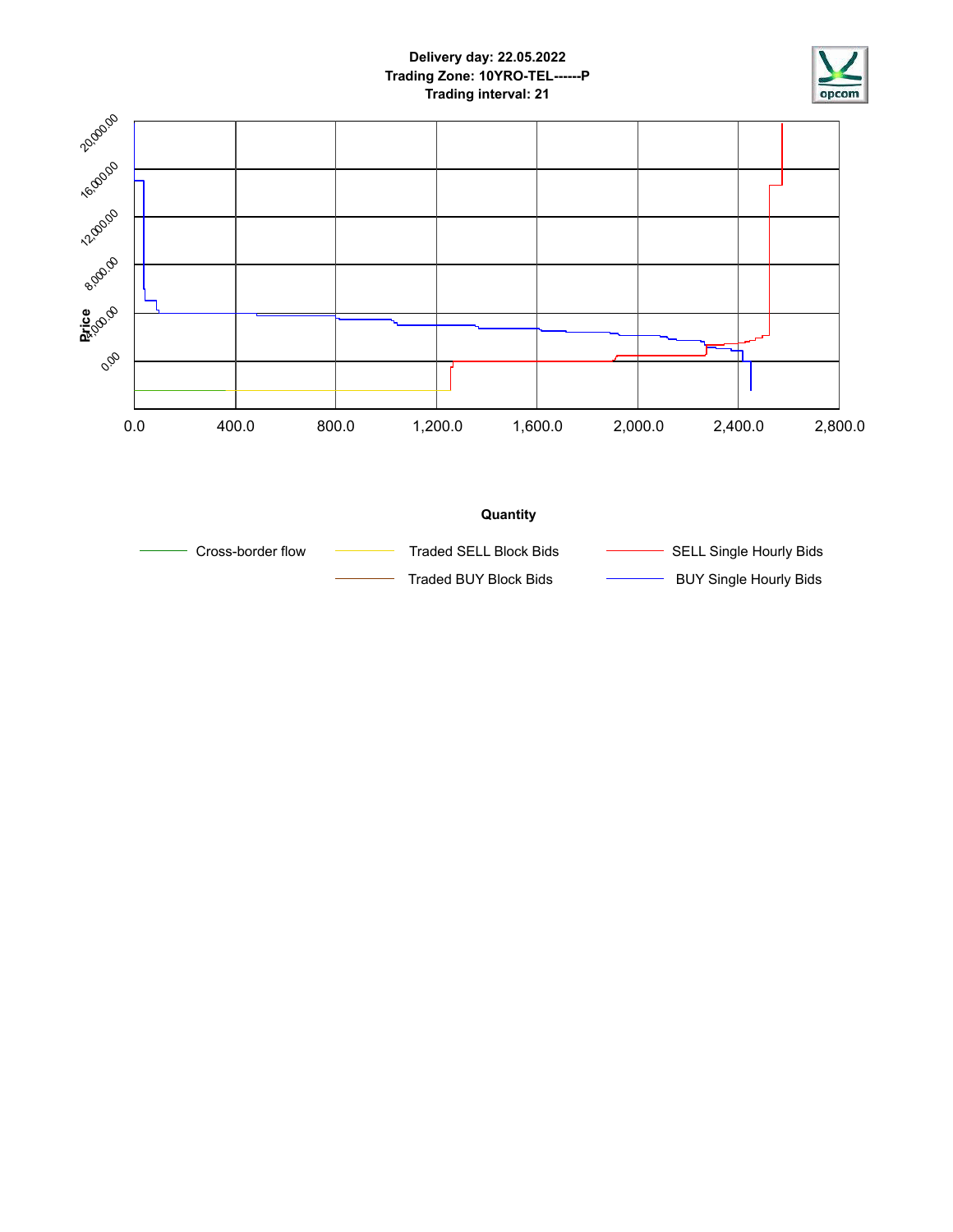



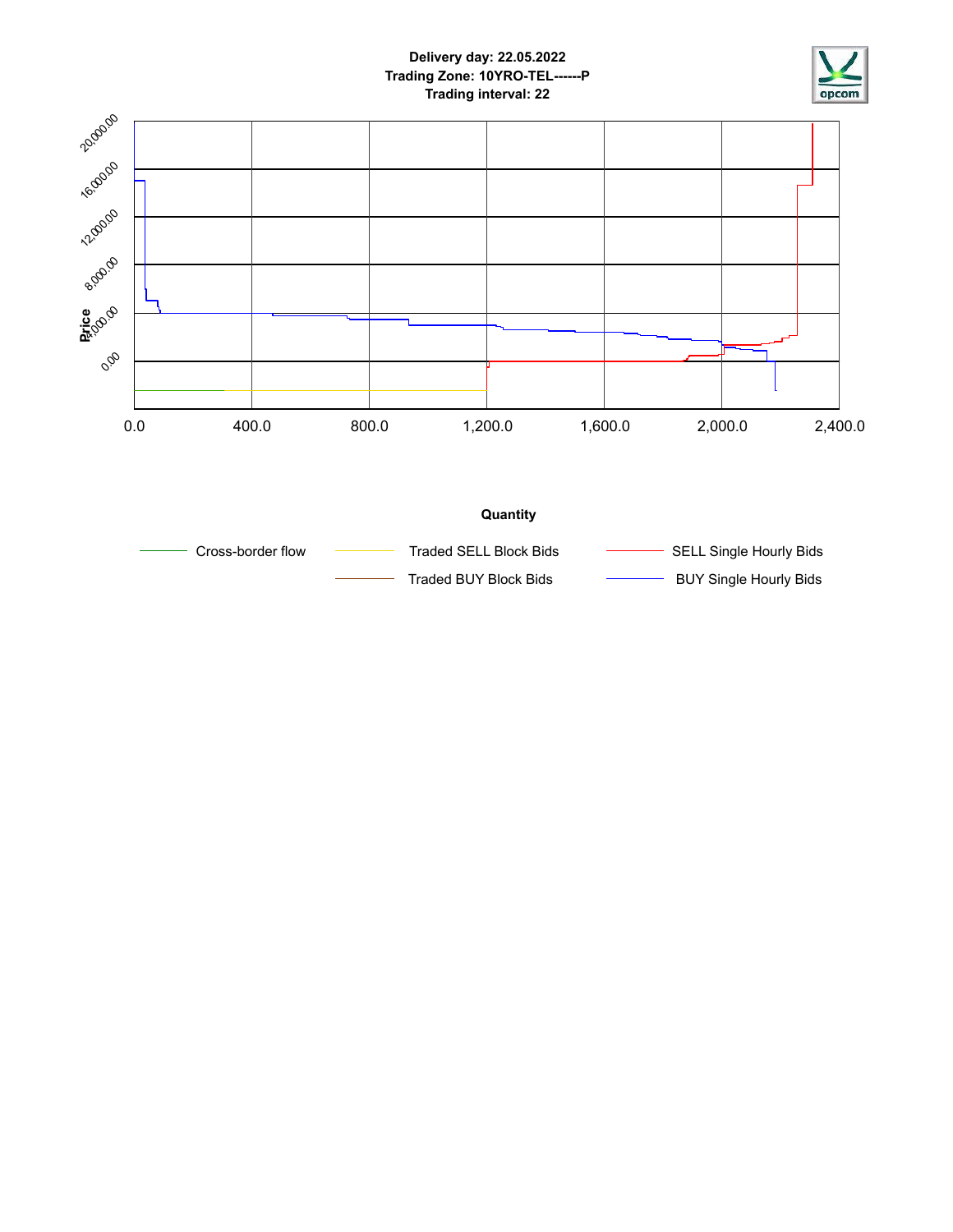